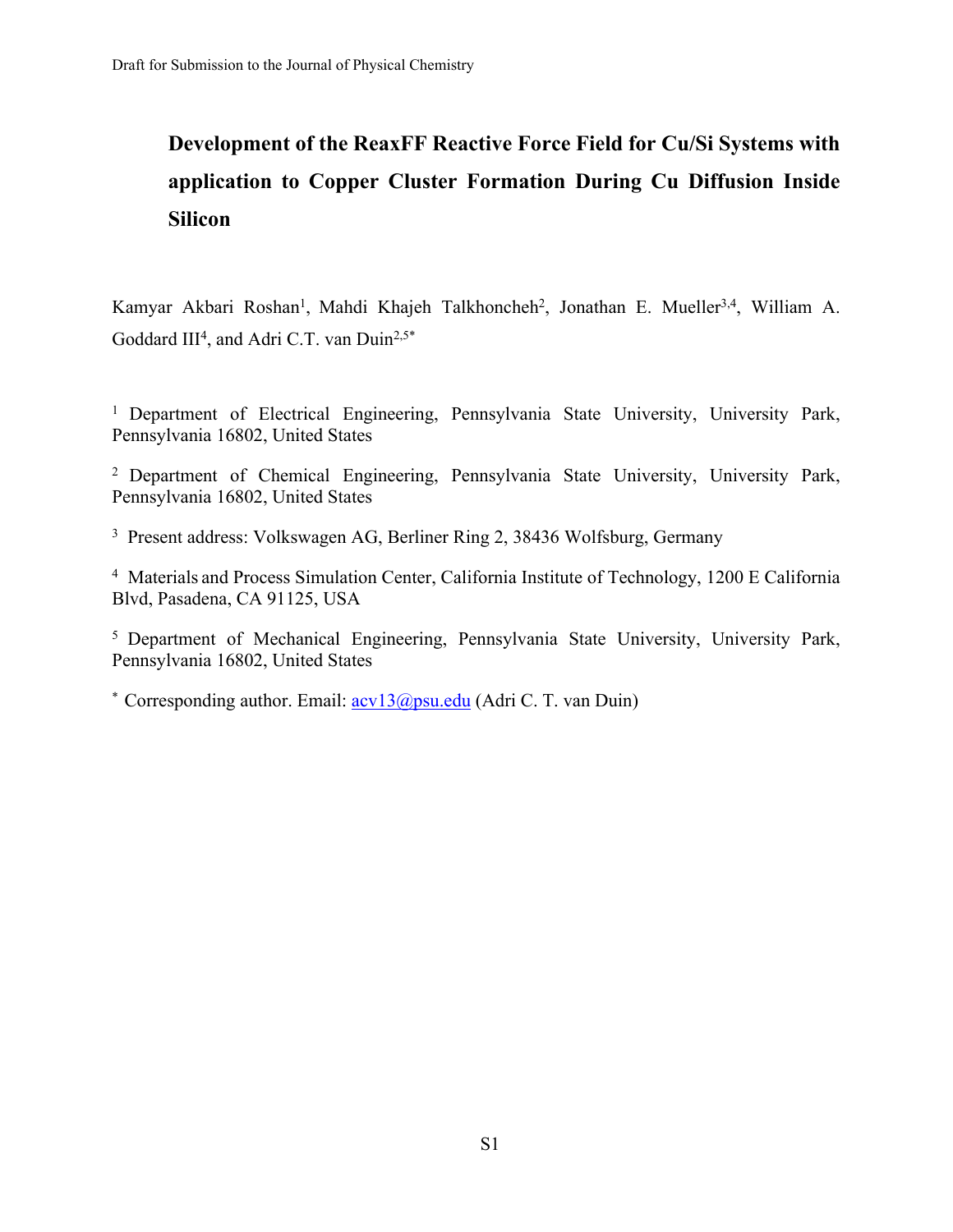Reactive MD-force field: Si/Cu force field June 11 2012 - based on Dow-Corning FF

- 39 ! Number of general parameters
- 50.0000 !Overcoordination parameter
- 9.4514 !Overcoordination parameter
- 56.6636 !Valency angle conjugation parameter
- 3.0000 !Triple bond stabilisation parameter
- 6.5000 !Triple bond stabilisation parameter
- 0.0000 !C2-correction
- 1.0701 !Undercoordination parameter
- 9.0000 !Triple bond stabilisation parameter
- 11.9083 !Undercoordination parameter
- 13.3822 !Undercoordination parameter
- 0.0000 !Triple bond stabilization energy
- 0.0000 !Lower Taper-radius
- 10.0000 !Upper Taper-radius
- 2.8793 !Not used
- 33.8667 !Valency undercoordination
- 5.8971 !Valency angle/lone pair parameter
- 1.0563 !Valency angle
- 2.0384 !Valency angle parameter
- 6.1431 !Not used
- 6.9290 !Double bond/angle parameter
- 0.3989 !Double bond/angle parameter: overcoord
- 3.9954 !Double bond/angle parameter: overcoord
- -2.4837 !Not used
- 5.8374 !Torsion/BO parameter
- 10.0000 !Torsion overcoordination
- 1.8820 !Torsion overcoordination
- -1.2327 !Conjugation 0 (not used)
- 2.1861 !Conjugation
- 1.5591 !vdWaals shielding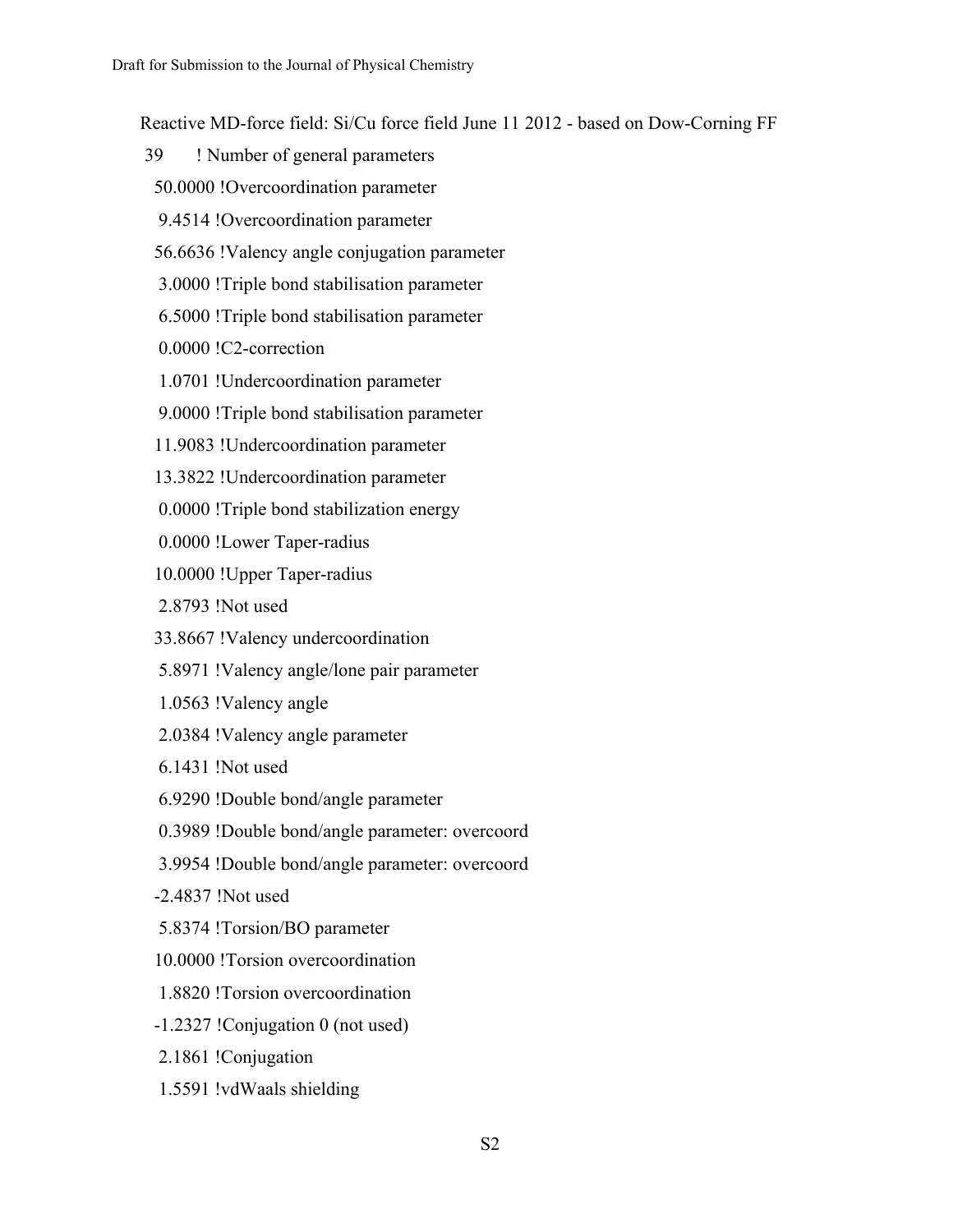0.0100 !Cutoff for bond order (\*100)

- 0.7151 !Valency angle conjugation parameter
- 2.7425 !Overcoordination parameter
- 12.5819 !Overcoordination parameter
- 2.1533 !Valency/lone pair parameter
- 0.5000 !Not used
- 20.0000 !Not used
- 5.0000 !Molecular energy (not used)
- 0.0000 !Molecular energy (not used)
- 1.4155 !Valency angle conjugation parameter
- 3 ! Nr of atoms; cov.r; valency;a.m;Rvdw;Evdw;gammaEEM;cov.r2;# alfa;gammavdW;valency;Eunder;Eover;chiEEM;etaEEM;n.u. cov r3;Elp;Heat inc.;n.u.;n.u.;n.u.;n.u.

ov/un;val1;n.u.;val3,vval4

- Si 2.0175 4.0000 28.0600 2.0473 0.1835 0.7777 1.2962 4.0000 12.3588 1.2523 4.0000 21.7115 139.9309 4.2885 6.1868 0.0000 -1.0000 0.0000 128.2031 8.7895 23.9298 0.8381 0.8563 0.0000 -4.7525 2.1607 1.0338 4.0000 2.5791 0.0000 0.0000 0.0000 Cu 1.8424 1.0000 63.5460 1.8399 0.1899 0.8218 0.1000 1.0000 12.4221 4.7107 1.0000 0.0000 0.0000 4.8038 7.3852 0.0000 -1.0000 0.0000 78.0000 6.2293 5.2294 0.1542 0.8563 0.0000 -5.0396 2.9867 1.0338 8.0000 2.5791 0.0000 0.0000 0.0000 X -0.1000 2.0000 1.0080 2.0000 0.0000 1.0000 -0.1000 6.0000 10.0000 2.5000 4.0000 0.0000 0.0000 8.5000 1.5000 0.0000 -0.1000 0.0000 127.6226 8.7410 13.3640 0.6690 0.9745 0.0000 -11.0000 2.7466 1.0338 6.2998 2.8793 0.0000 0.0000 0.0000
- 3 ! Nr of bonds; Edis1;LPpen;n.u.;pbe1;pbo5;13corr;pbo6 pbe2;pbo3;pbo4;n.u.;pbo1;pbo2;ovcorr
- 1 1 78.0276 54.0531 30.0000 0.5398 -0.3000 1.0000 16.0000 0.0476 0.2865 -0.8055 7.1248 1.0000 -0.0681 8.6957 0.0000 0.0000 1 2 92.2603 0.0000 0.0000 -0.2343 -0.2000 0.0000 16.0000 0.1843